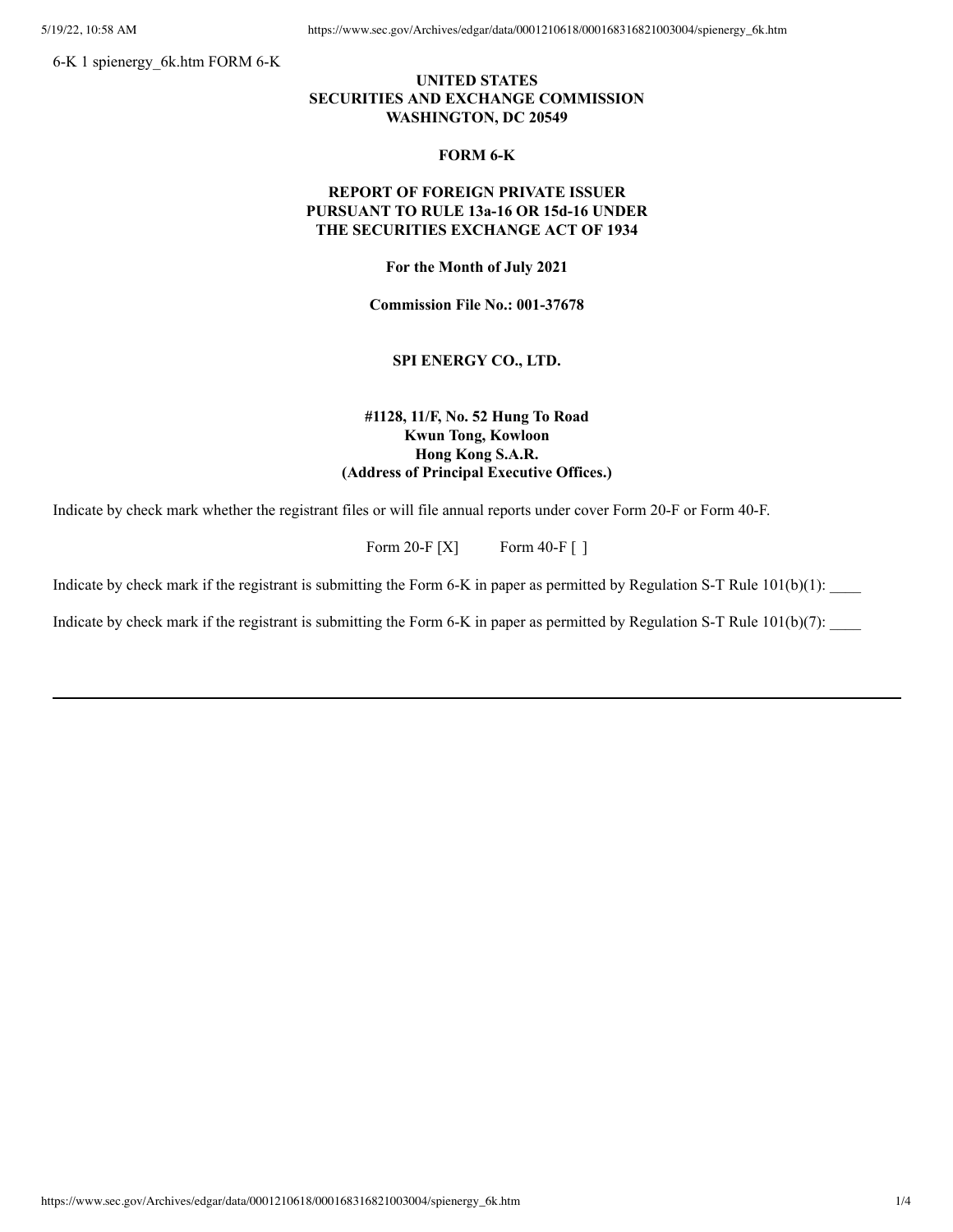# **Other Information**

On July 19, 2021, the registrant announced its appointment of SVP Investor Relations and Finance. A copy of the press release is attached hereto as exhibit 99.1.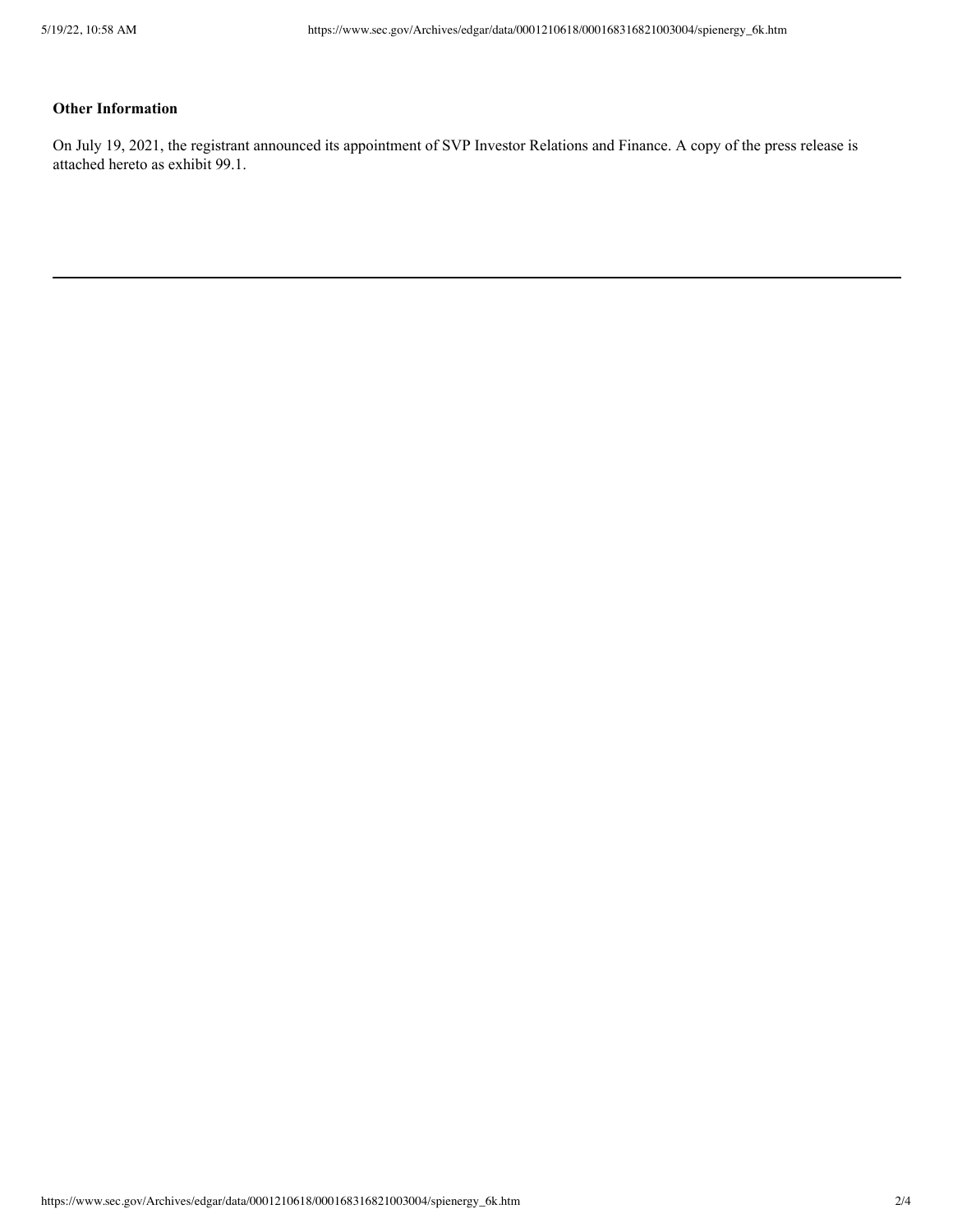### **EXHIBIT INDEX**

**Exhibit No. Description**<br>99.1 **Press Release, dated July 19, 2021 Description** Press [Release,](https://www.sec.gov/Archives/edgar/data/0001210618/000168316821003004/spienergy_ex9901.htm) dated July 19, 2021